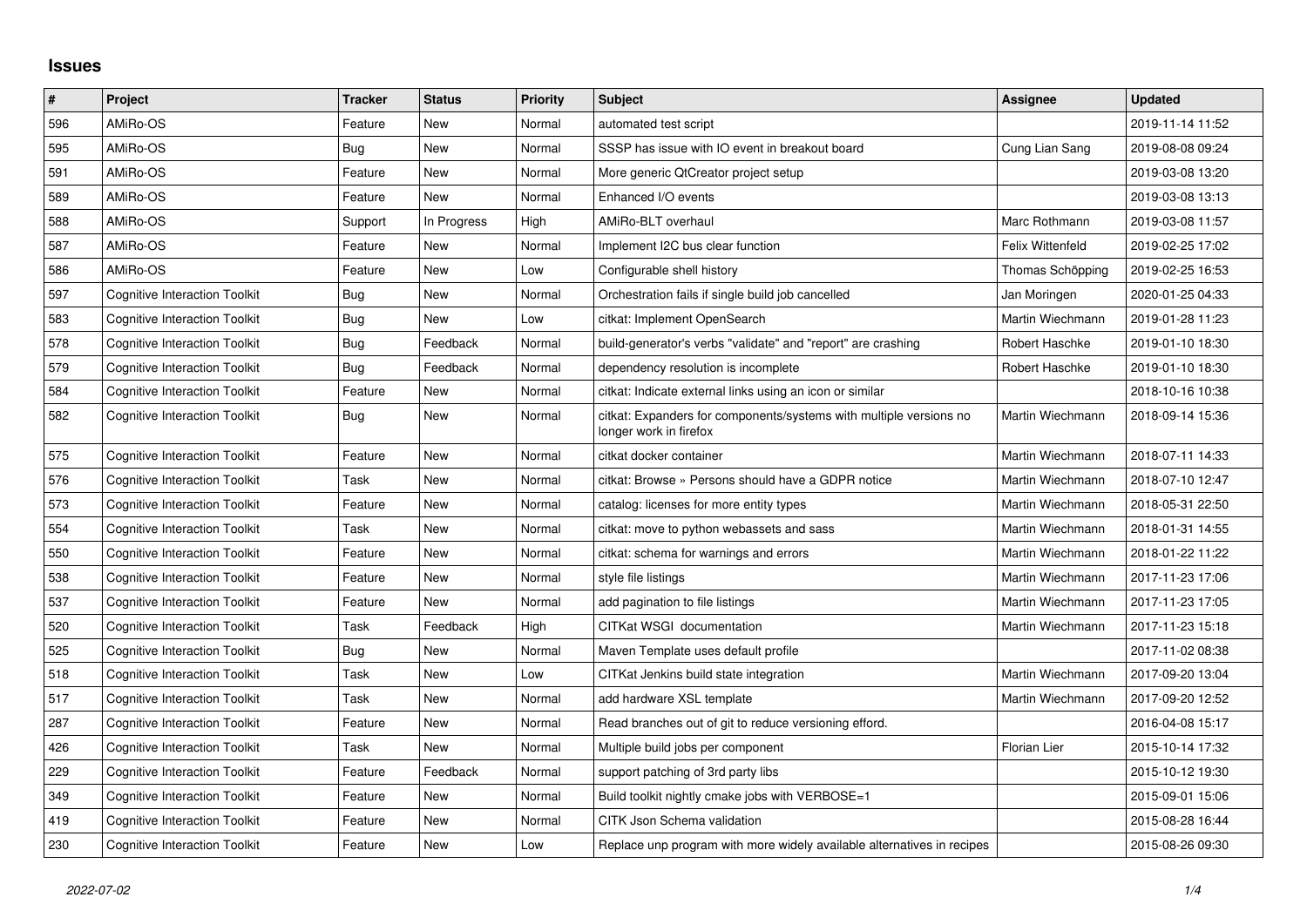| #   | Project                              | <b>Tracker</b> | <b>Status</b> | <b>Priority</b> | Subject                                                                                              | <b>Assignee</b>           | <b>Updated</b>   |
|-----|--------------------------------------|----------------|---------------|-----------------|------------------------------------------------------------------------------------------------------|---------------------------|------------------|
| 298 | <b>Cognitive Interaction Toolkit</b> | Bug            | Feedback      | Normal          | RSB nightly distribution fails due to XMLTIO Project that is only<br>available with authentification | Florian Lier              | 2015-08-26 09:27 |
| 414 | <b>Cognitive Interaction Toolkit</b> | Bug            | In Progress   | Normal          | Naming consistency                                                                                   |                           | 2015-08-24 21:12 |
| 279 | <b>Cognitive Interaction Toolkit</b> | Support        | In Progress   | High            | Create videos of the most basic tutorials                                                            | Florian Lier              | 2014-09-21 13:10 |
| 199 | <b>Cognitive Interaction Toolkit</b> | Feature        | New           | Normal          | Client-side error handling                                                                           |                           | 2014-01-27 11:31 |
| 492 | Finite State Machine Based Testing   | Bug            | New           | Normal          | Installation fails on a fresh Ubuntu 14.04.4                                                         |                           | 2016-11-30 22:28 |
| 409 | Finite State Machine Based Testing   | Bug            | <b>New</b>    | Urgent          | Implement non-children killing process end strategy                                                  | Florian Lier              | 2015-09-22 10:31 |
| 410 | Finite State Machine Based Testing   | Feature        | New           | Normal          | Add comment field to tests                                                                           |                           | 2015-03-27 12:30 |
| 407 | Finite State Machine Based Testing   | Bug            | New           | Normal          | Parallel component hangs and produces no output                                                      | Florian Lier              | 2015-03-26 11:39 |
| 387 | Finite State Machine Based Testing   | Bug            | <b>New</b>    | Normal          | fsmt_iniparser crashes if command line contains the & sign                                           | Florian Lier              | 2015-03-13 10:04 |
| 389 | Finite State Machine Based Testing   | Feature        | New           | Normal          | Easy - Mode                                                                                          | Florian Lier              | 2015-03-13 10:04 |
| 390 | Finite State Machine Based Testing   | Feature        | New           | Normal          | Clean-up step if system fails                                                                        | Florian Lier              | 2015-03-13 10:04 |
| 391 | Finite State Machine Based Testing   | Feature        | New           | Normal          | Timeout stdout observer                                                                              | Florian Lier              | 2015-03-13 10:04 |
| 392 | Finite State Machine Based Testing   | Feature        | New           | Normal          | Delay after kill                                                                                     | <b>Florian Lier</b>       | 2015-03-13 10:04 |
| 294 | Finite State Machine Based Testing   | Bug            | In Progress   | High            | Component names must be unique in order to trigger the correct event                                 | Florian Lier              | 2014-09-30 18:32 |
| 443 | GazeTK                               | Feature        | New           | Normal          | Visualize the eye gaze within the gazetkhub window                                                   | Sai Anirudh<br>Kondaveeti | 2015-12-09 17:39 |
| 442 | GazeTK                               | Feature        | <b>New</b>    | Normal          | Application and plugin specific setting storage                                                      |                           | 2015-12-09 17:38 |
| 441 | GazeTK                               | Feature        | New           | Normal          | Dialog to show the plugins                                                                           |                           | 2015-12-09 17:37 |
| 440 | GazeTK                               | Feature        | New           | Normal          | Work on the GazeTkHub GUI                                                                            | Sai Anirudh<br>Kondaveeti | 2015-12-09 17:35 |
| 439 | GazeTK                               | Feature        | <b>New</b>    | Normal          | Connection to Browser                                                                                |                           | 2015-12-09 17:35 |
| 438 | GazeTK                               | Feature        | New           | Normal          | Protobuffer integration                                                                              | <b>Thies Pfeiffer</b>     | 2015-12-09 17:35 |
| 437 | GazeTK                               | Feature        | New           | Normal          | Write a basic Tobii eye tracking workflow                                                            |                           | 2015-12-09 17:31 |
| 436 | GazeTK                               | Feature        | New           | Normal          | Write basic tobii eye tracking plugin                                                                | Sai Anirudh<br>Kondaveeti | 2015-12-09 17:31 |
| 581 | hlrc                                 | Bug            | <b>New</b>    | Normal          | flobi lookat does not work anymore due to hardcoded floka prefix                                     |                           | 2018-08-15 11:20 |
| 499 | Image Component Library              | Bug            | New           | Low             | Does not build with C++98                                                                            |                           | 2017-11-22 22:23 |
| 528 | Image Component Library              | Bug            | New           | Low             | camera render in scene if pos is 0,0,0                                                               |                           | 2017-11-09 12:22 |
| 496 | <b>IPAACA</b>                        | Bug            | New           | Normal          | RSB calls should never block                                                                         |                           | 2017-01-26 15:17 |
| 495 | <b>IPAACA</b>                        | Bug            | <b>New</b>    | Normal          | Updates get applied even if revision is outdated                                                     |                           | 2017-01-26 15:16 |
| 488 | <b>IPAACA</b>                        | Feature        | New           | Normal          | ipaaca pb2 should lie inside ipaaca package and in the PYTHONPATH                                    |                           | 2016-09-12 13:24 |
| 464 | <b>IPAACA</b>                        | Feature        | New           | Normal          | v3: Sender tokens                                                                                    |                           | 2016-03-15 19:54 |
| 472 | <b>IPAACA</b>                        | Task           | New           | Normal          | Should basic logging (level >= WARNING) be enabled by default?                                       | Hendrik Buschmeier        | 2016-03-08 15:29 |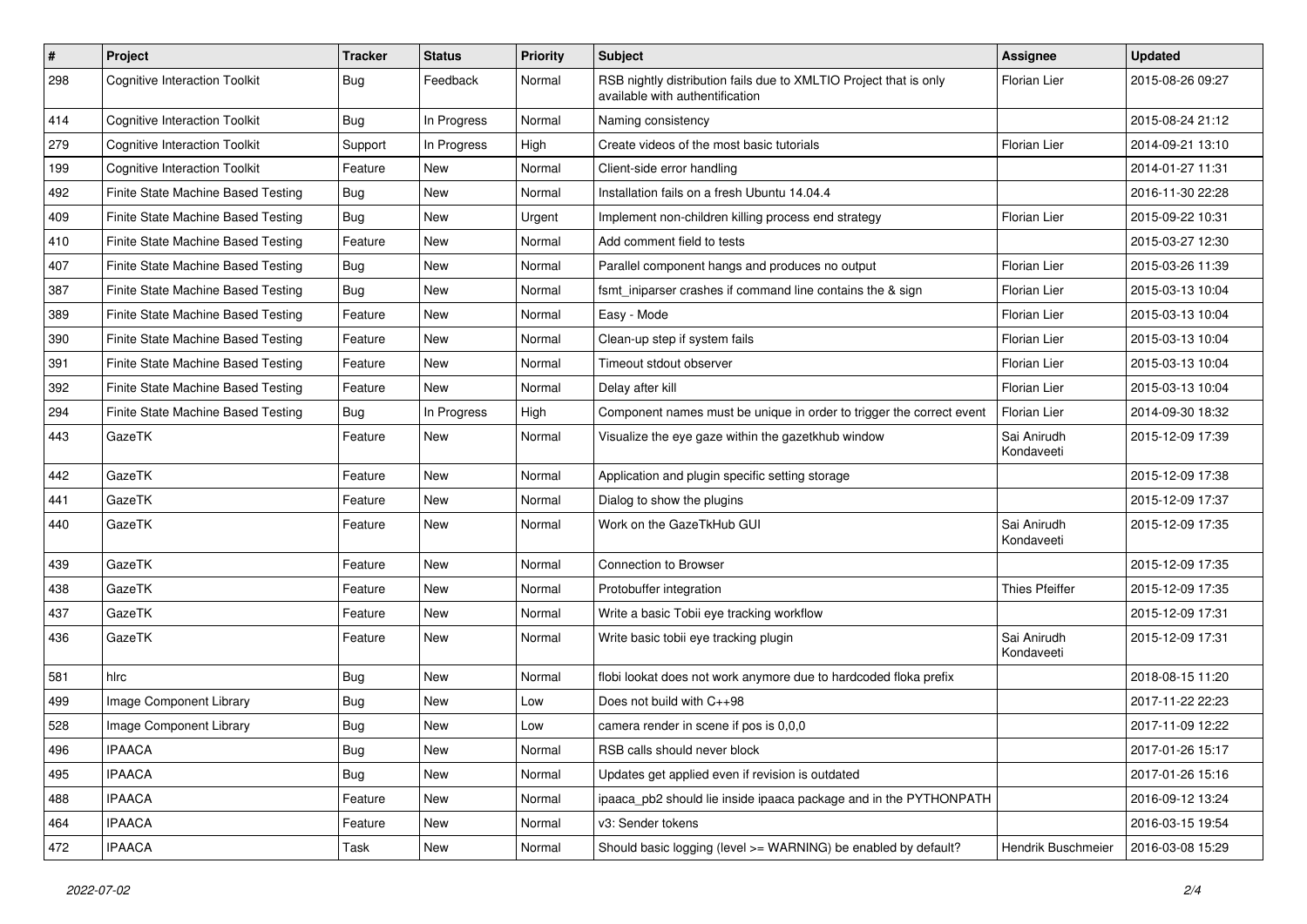| $\#$ | Project               | <b>Tracker</b> | <b>Status</b> | <b>Priority</b> | Subject                                                                               | <b>Assignee</b>           | <b>Updated</b>   |
|------|-----------------------|----------------|---------------|-----------------|---------------------------------------------------------------------------------------|---------------------------|------------------|
| 467  | <b>IPAACA</b>         | Feature        | New           | Normal          | v3: Linked IU events / Batch updates on the IU [event] level                          |                           | 2016-02-22 16:17 |
| 462  | <b>IPAACA</b>         | Feature        | In Progress   | Normal          | v3: Structured metadata                                                               |                           | 2016-02-22 16:17 |
| 469  | <b>IPAACA</b>         | Feature        | New           | Normal          | v3: Thread-safe iterators                                                             |                           | 2016-02-18 14:11 |
| 470  | <b>IPAACA</b>         | Feature        | <b>New</b>    | Normal          | v3: Event queueing                                                                    |                           | 2016-02-18 14:09 |
| 468  | <b>IPAACA</b>         | Feature        | <b>New</b>    | Normal          | v3: Better IU access via Buffer interface                                             |                           | 2016-02-18 13:11 |
| 466  | <b>IPAACA</b>         | Feature        | <b>New</b>    | Normal          | <b>IPAACA v3</b>                                                                      |                           | 2016-02-16 14:52 |
| 403  | <b>IPAACA</b>         | Feature        | In Progress   | High            | JSON payload support for ipaaca-java                                                  | <b>Matthias Priesters</b> | 2016-02-16 14:48 |
| 406  | <b>IPAACA</b>         | Feature        | <b>New</b>    | Normal          | add time stamps to IUs/messages                                                       |                           | 2016-02-16 14:31 |
| 463  | <b>IPAACA</b>         | Feature        | <b>New</b>    | Normal          | v3: Expose more event data                                                            |                           | 2016-02-16 14:30 |
| 435  | <b>IPAACA</b>         | Feature        | <b>New</b>    | Normal          | Expose whether an ADDED event is caused through resending                             |                           | 2016-02-16 14:30 |
| 465  | <b>IPAACA</b>         | Feature        | New           | Normal          | v3: TimeBoard extension                                                               |                           | 2016-02-16 14:29 |
| 408  | <b>IPAACA</b>         | Bug            | New           | Normal          | Delay/framedropping in AsapRealizer rendering when closing the<br>injector            |                           | 2015-03-26 16:52 |
| 404  | <b>IPAACA</b>         | Feature        | <b>New</b>    | Low             | JSON schema support                                                                   |                           | 2015-03-26 10:42 |
| 283  | ivTools               | Bug            | New           | High            | ivrender colors broken depending on Mesa3D version                                    | Jens Peter<br>Lindemann   | 2014-07-10 16:07 |
| 39   | ivTools               | Feature        | <b>New</b>    | Urgent          | ivTrace: Reload 3D world parameters                                                   | Jens Peter<br>Lindemann   | 2012-06-28 15:51 |
| 25   | ivTools               | Feature        | New           | Normal          | Be more tolerant with AVI format                                                      | Jens Peter<br>Lindemann   | 2011-12-05 10:47 |
| 449  | meta-cerebric         | Feature        | New           | Low             | <b>DHCP Client for USB RNDIS</b>                                                      | <b>Timo Korthals</b>      | 2015-12-21 22:16 |
| 457  | meta-openrobotix      | Feature        | In Progress   | Low             | Create partitions via wks                                                             | <b>Timo Korthals</b>      | 2016-01-13 17:47 |
| 455  | meta-openrobotix      | Feature        | <b>New</b>    | Normal          | Update to OpenCV 3.0                                                                  | Timo Korthals             | 2016-01-13 16:44 |
| 456  | meta-openrobotix      | Feature        | <b>New</b>    | Low             | Update to Yocto 2.0                                                                   | <b>Timo Korthals</b>      | 2016-01-13 16:44 |
| 339  | meta-openrobotix      | Bug            | New           | High            | Check debricated opency.pc                                                            | <b>Timo Korthals</b>      | 2014-11-23 15:50 |
| 31   | OpenKC                | Bug            | <b>New</b>    | Low             | wrong A,B,C values in okc_get_coords_des() and friends                                | Matthias Schöpfer         | 2012-02-14 15:36 |
| 27   | OpenKC                | Bug            | In Progress   | Low             | OpenKC doesn't find FRI headers                                                       | Matthias Schöpfer         | 2012-01-16 13:47 |
| 162  | RML - RobotMetaLogger | Bug            | New           | Normal          | When a gstreamer-tcp probe connects to a port that does not deliver<br>data, it hangs |                           | 2013-04-03 15:07 |
| 160  | RML - RobotMetaLogger | Feature        | New           | Normal          | Add codec config key to screen probe                                                  | Florian Lier              | 2013-03-02 14:44 |
| 159  | RML - RobotMetaLogger | Bug            | New           | Normal          | Documentation on the screen probe                                                     | Florian Lier              | 2013-03-02 14:28 |
| 145  | RML - RobotMetaLogger | Support        | New           | High            | Documentation additions DRAFT                                                         | Florian Lier              | 2013-03-02 14:27 |
| 146  | RML - RobotMetaLogger | Feature        | In Progress   | High            | <b>Test LCM Support</b>                                                               | Florian Lier              | 2013-02-19 02:36 |
| 144  | RML - RobotMetaLogger | Support        | New           | Normal          | PYTHONPATH / LIBDIR unclear                                                           | Florian Lier              | 2013-02-19 00:27 |
| 143  | RML - RobotMetaLogger | Feature        | In Progress   | Normal          | Add Build Job For RML                                                                 | Florian Lier              | 2013-02-19 00:22 |